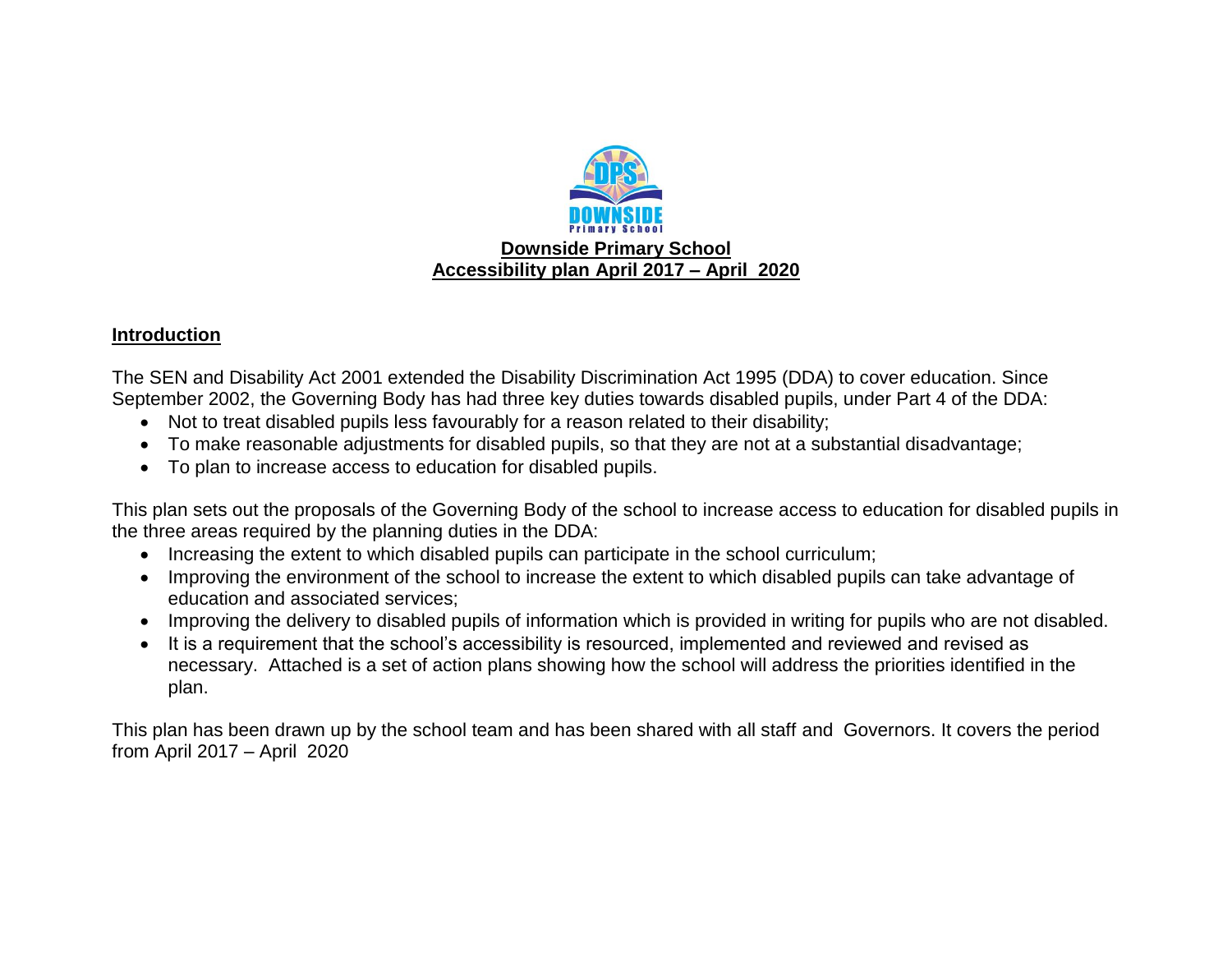### **Our vision and values**

At Downside Primary School we have high expectations and ambitions for all pupils, regardless of physical, sensory, social, spiritual, emotional and cultural needs. All pupils are expected to participate and achieve in every aspect of school life.

Downside's commitment to equal opportunities is driven by the National Curriculum Inclusion Statement. The school:

- Sets suitable learning challenges;
- Responds to pupils' diverse needs;
- Overcomes potential barriers to learning and assessment for individuals and groups of pupils;

We believe that our school creates an environment where all are proud of their achievements and respect for oneself and others is at the heart of our community.

Underlining our aims is the principle that each child, irrespective of gender, ability or cultural and ethical background will be given equal opportunity to the school curriculum.

It is acknowledged that there will be a need for ongoing assessment of staff's understanding of disability discrimination and appropriate training given to ensure the needs of current and prospective pupils are met.

The accessibility plan should be read in conjunction with the following:

- Health and Safety
- SEN Policy
- Behaviour policy
- School Improvement plan

The school will work in partnership with the Local Authority in developing and implementing this plan and will adopt in principle the Local Authority's Accessibility Strategy, access to learning.

The accessibility plan will be monitored by the Governors.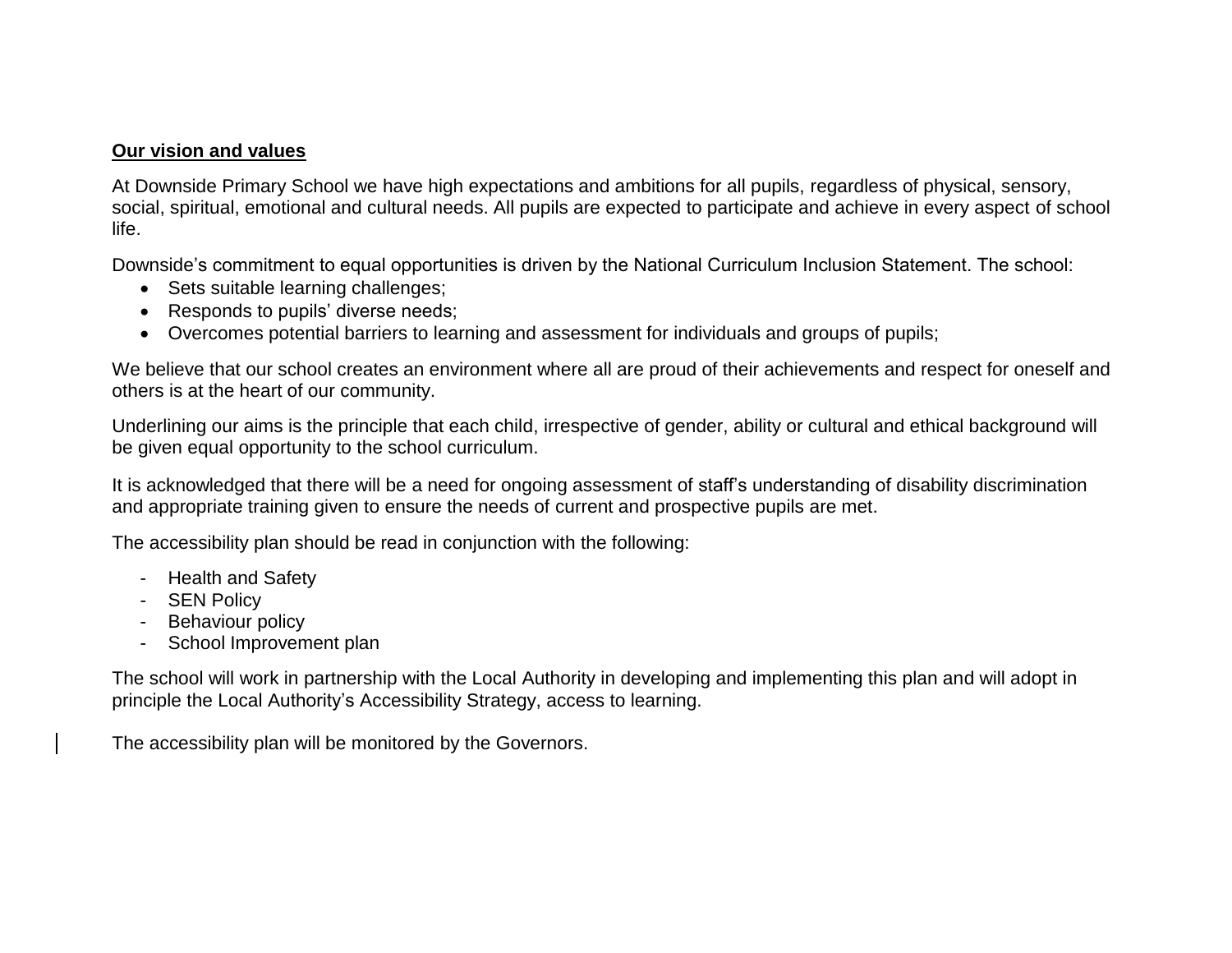### **Downside Primary School Improving the Physical Access**

Downside Primary school was created when the former infant and junior schools were amalgamated. The amalgamation involved a large scale building project (2009 – 2011) when the school was expanded to five form entry and the remaining classrooms were refurbished.

Downside Primary School is based predominately on one level, with internal and external slopes allowing access to all areas of the ground floor. Part of the building is on the first floor, accessed via a flight of steps. The whole site, apart from the upstairs area, can be accessed by disabled pupils – there are slopes to access the playground and the field is on the same level.

The school has hearing loops in two classrooms in Key Stage 1

The main entrance to the building has sliding doors, which are wide enough for wheelchair access.

The school has a number of disabled toilets, two near the front entrance and others situated around the school and in most of the school huts.

Two of the disabled toilets have shower facilities for disabled pupils/teachers and one has facilities for hoists

The school has 2 dedicated disabled person parking spaces in the staff car park.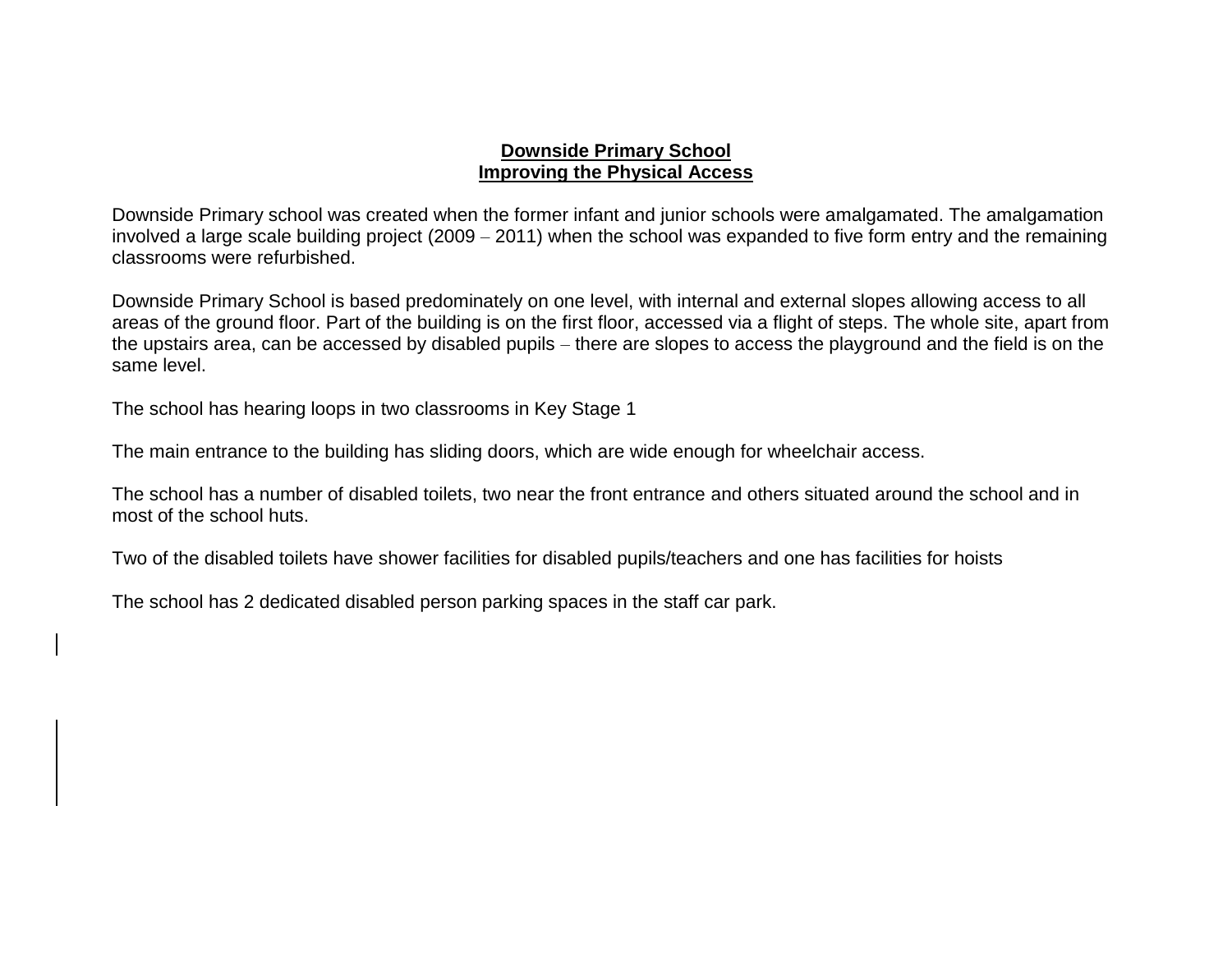## **Downside Primary School - Accessibility Plan 2012 – 2015 review and new targets, where appropriate Action Plan - Improving the physical environment**

|                | <b>Target</b>                                                                                     | <b>Tasks to achieve target</b>                                                                                                                                                             | <b>Timeframe</b> | <b>Success criteria and</b>                                                                                                                                                             |
|----------------|---------------------------------------------------------------------------------------------------|--------------------------------------------------------------------------------------------------------------------------------------------------------------------------------------------|------------------|-----------------------------------------------------------------------------------------------------------------------------------------------------------------------------------------|
|                |                                                                                                   |                                                                                                                                                                                            |                  | comments                                                                                                                                                                                |
| <b>ONGOING</b> | To ensure pupils with a physical<br>disability are in an appropriate area<br>of the school        | Ensure that pupils with physical<br>disabilities are on lower floor and<br>as near as possible to main<br>school areas - hall, dining area,<br>toilets.                                    | Ongoing          | Disabled pupils, as far<br>as is reasonably<br>possible, are close to<br>the main areas of the<br>school.<br>$\sqrt{2012 - 2015}$<br>2017 - 2020 continue<br>with this target           |
|                | To provide car park access for<br>disabled parents or parents of<br>disabled children             | Ensure parents of children who<br>have disabilities have car park to<br>ensure easy access to the<br>school building and parking to<br>drop off children close to the<br>school building.  | Ongoing          | Parents of children<br>with physical<br>disabilities can drop<br>them off safely close<br>to the school building.<br>$\sqrt{2012 - 2015}$<br>$2017 - 2020$ continue<br>with this target |
|                | To ensure children with needs<br>have the appropriate furniture in<br>class to support their need | After requesting advice (from<br>OTs / SEN team) ensure that<br>children with specific needs<br>have the appropriate furniture/<br>Equipment available (sloping<br>desks for children with | Ongoing          | Children have<br>appropriate furniture<br>in classrooms.<br>$\sqrt{2012 - 2015}$<br>2017 - 2020 continue<br>with this target                                                            |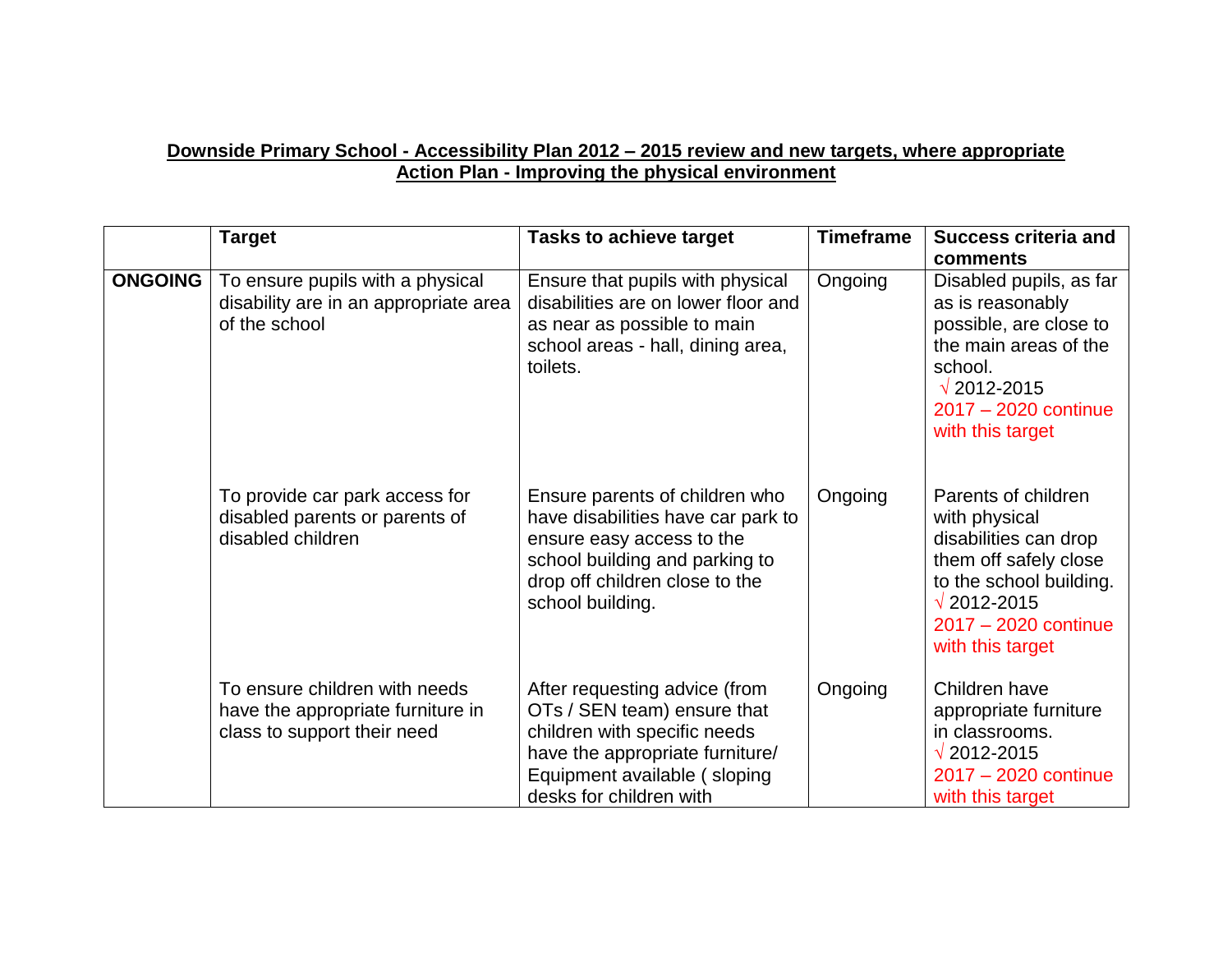|                       |                                                                                          | dyspraxia/work stations for<br>autistic children/ raised chairs<br>etc) |         |                                                                                                                                                                                                                                     |
|-----------------------|------------------------------------------------------------------------------------------|-------------------------------------------------------------------------|---------|-------------------------------------------------------------------------------------------------------------------------------------------------------------------------------------------------------------------------------------|
| <b>Medium</b><br>term | To ensure children with hearing<br>difficulties have the appropriate<br>support in class | Install hearing loops in at least<br>one classroom per year group       | 2013-14 | Hearing loops are<br>installed in a range of<br>classrooms.<br>As there has been no<br>need for this<br>requirement, hearing<br>loops have not been<br>installed. Should there<br>be the need, this<br>would be looked at<br>again. |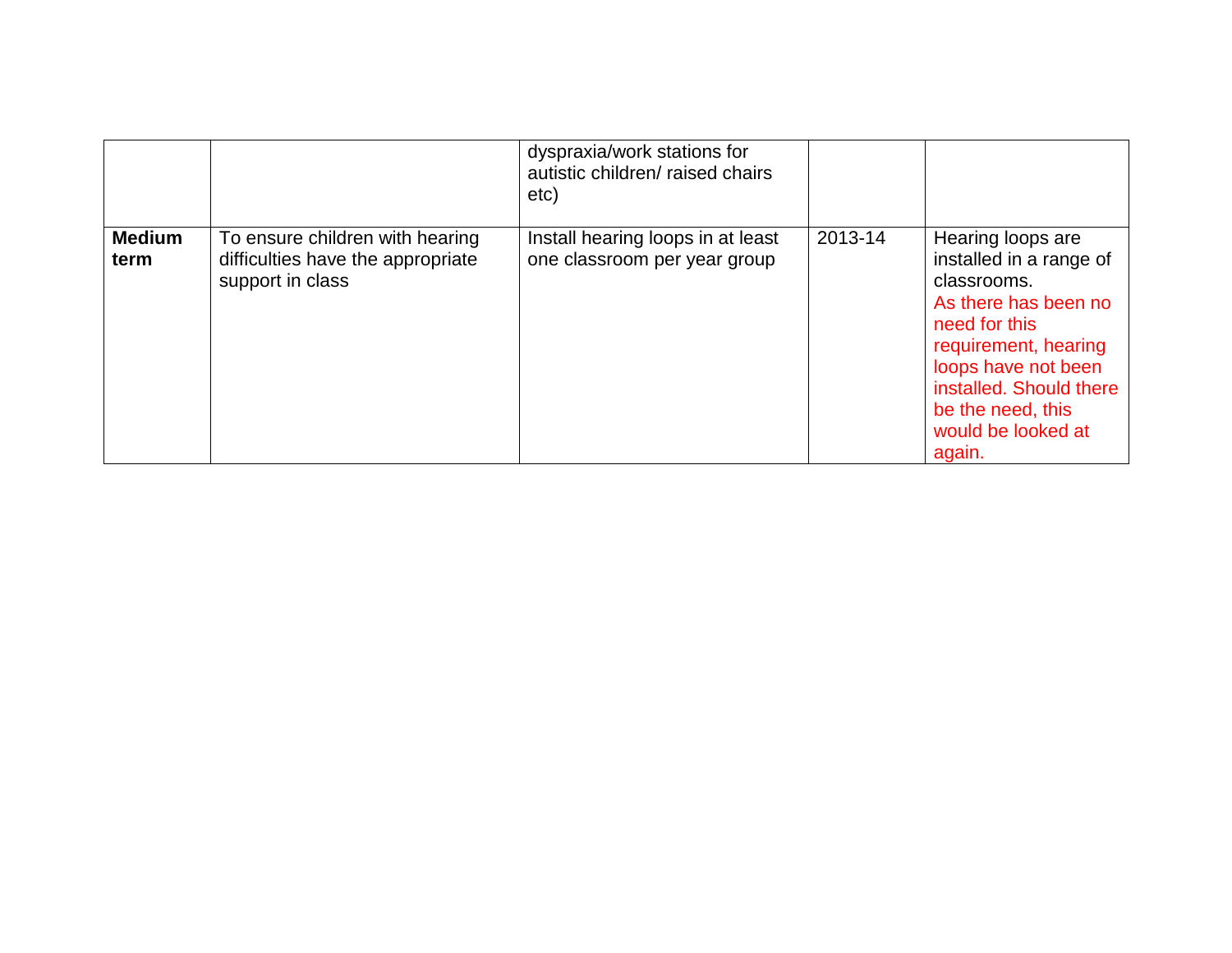#### **Downside Primary School - Accessibility Plan 2012 - 2015 Action Plan - Improving the Curriculum access**

|                      | <b>Target</b>                                                                                                          | <b>Tasks to achieve target</b>                                                                                                                                                                                                                                                                                                                                                                                                                                                      | <b>Timeframe</b> | <b>Success criteria</b>                                                                                                                                               |
|----------------------|------------------------------------------------------------------------------------------------------------------------|-------------------------------------------------------------------------------------------------------------------------------------------------------------------------------------------------------------------------------------------------------------------------------------------------------------------------------------------------------------------------------------------------------------------------------------------------------------------------------------|------------------|-----------------------------------------------------------------------------------------------------------------------------------------------------------------------|
| <b>Short</b><br>term | To ensure that children with<br>disabilities have the required<br>level of support in class                            | Seek advice from SENCo / external<br>agencies regarding level of support<br>required for individual children with<br>disabilities.<br>Identify key times/ subjects that child<br>will need additional support (e.g.<br>testing).<br>Provide additional TA support for child<br>as far as is possible and in line with<br>school and LA SEN policy.<br>Produce documentation for statutory<br>assessment of child, if level of support<br>exceeds that which the school can<br>fund. | Ongoing          | Pupils have support in<br>line with their needs<br>and can access the<br>school curriculum.<br>$\sqrt{2012 - 2015}$<br>2017 - 2020 continue<br>with this target       |
|                      | To ensure the provision of<br>physical education is adapted<br>to the needs of children with<br>physical disabilities. | Ask for support from external agencies<br>and Lady Zia Werner outreach team to<br>understand alternative exercises / how<br>the PE curriculum can be adapted to<br>ensure all children are included as far<br>as possible.                                                                                                                                                                                                                                                          | Ongoing          | PE lessons are<br>adapted to<br>encompass the needs<br>of children with<br>physical disabilities.<br>$\sqrt{2012 - 2015}$<br>2017 - 2020 continue<br>with this target |
|                      | To ensure that out of school                                                                                           | Look at school trips and extra                                                                                                                                                                                                                                                                                                                                                                                                                                                      |                  | All children, where                                                                                                                                                   |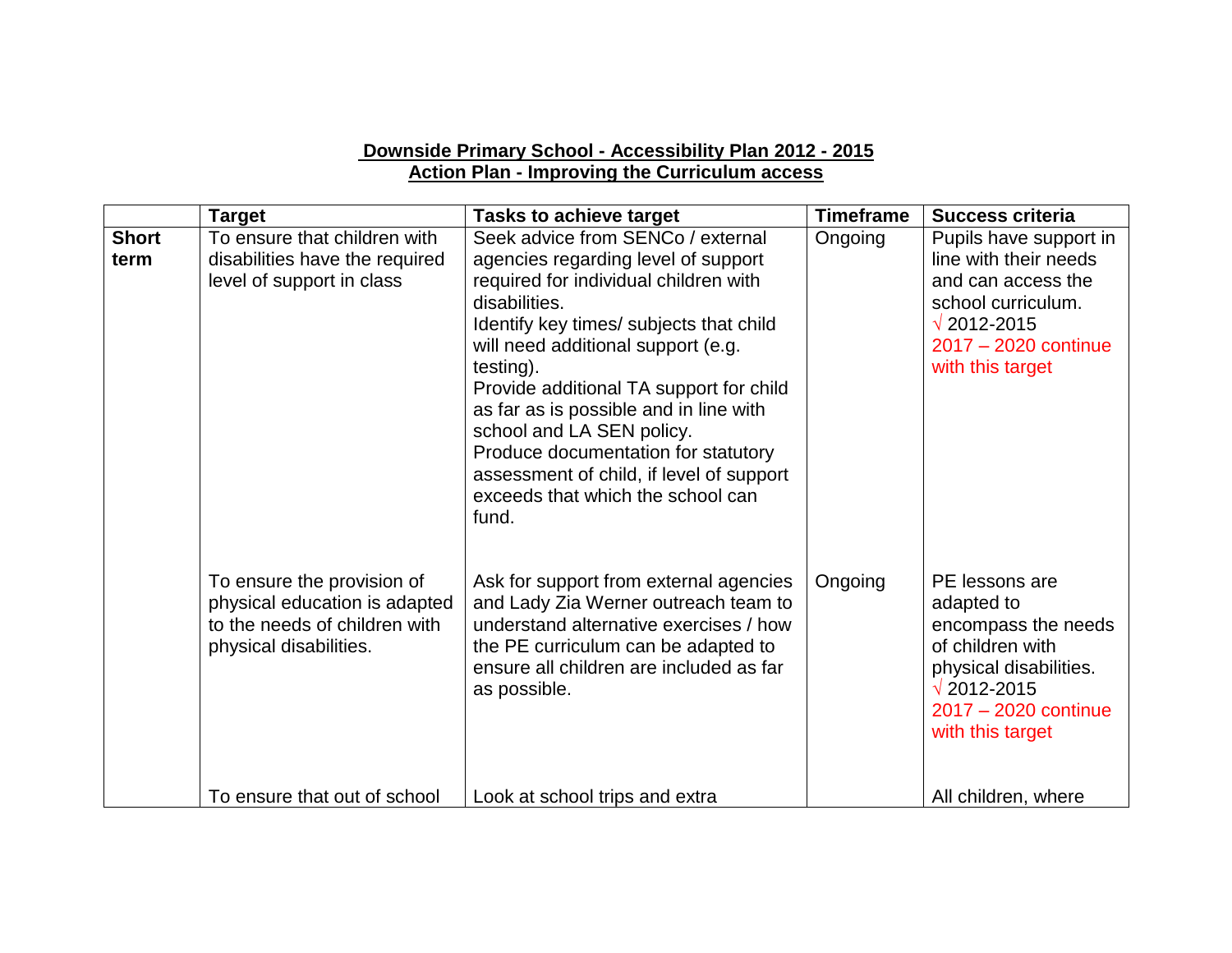|                       | activities are planned to<br>ensure participation by all,<br>within reason. | curricular activities and, as far as<br>possible, make accessible for all<br>children.<br>To discuss accessibility and needs of<br>children on school trips where access<br>is difficult | possible, can attend<br>school trips.<br>$\sqrt{2012 - 2015}$<br>2017 - 2020 continue<br>with this target |
|-----------------------|-----------------------------------------------------------------------------|------------------------------------------------------------------------------------------------------------------------------------------------------------------------------------------|-----------------------------------------------------------------------------------------------------------|
|                       |                                                                             | To look at provision of residential trips<br>for children with significant physical<br>disabilities.                                                                                     |                                                                                                           |
|                       |                                                                             | 2017 - 2020 - Train staff in children's<br>medical issues to ensure they can also<br>participate in school trips and<br>residential trips, where reasonably<br>possible.                 | Children with complex<br>medical needs can,<br>where reasonable,<br>attend residential trips.             |
|                       |                                                                             | 2017 – 2020 - Organise a residential<br>trip on the school site                                                                                                                          | Children who need to<br>be close to home can<br>attend a residential<br>trip on site.                     |
| <b>Medium</b><br>term |                                                                             |                                                                                                                                                                                          |                                                                                                           |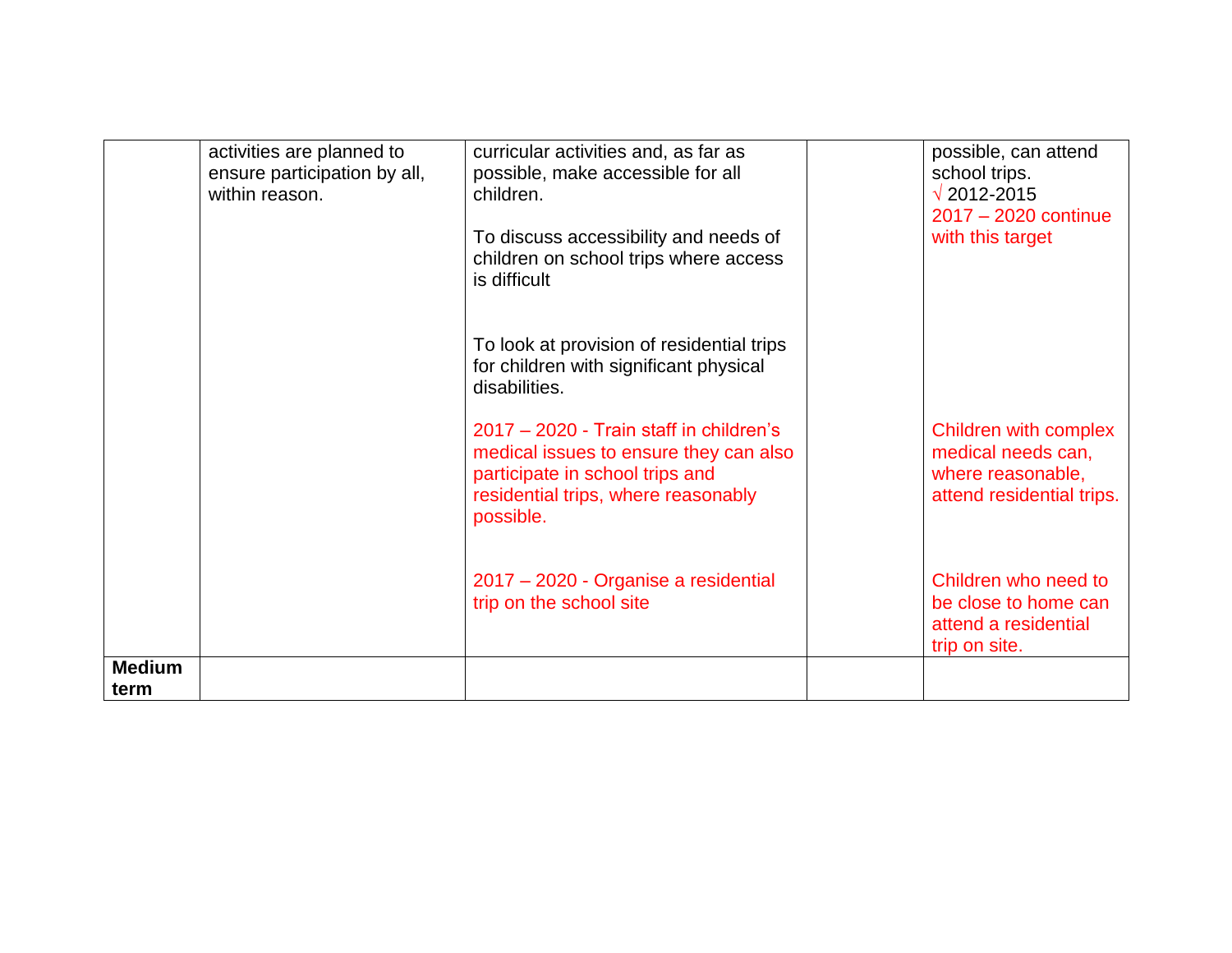#### **Downside Primary School - Accessibility Plan 2012 - 2015 Improving the delivery of written information**

|                      | <b>Target</b>                                                                                                                           | <b>Tasks to achieve target</b>                                                                                                                                                                                                               | <b>Timeframe</b> | <b>Success criteria</b>                                                                                                             |
|----------------------|-----------------------------------------------------------------------------------------------------------------------------------------|----------------------------------------------------------------------------------------------------------------------------------------------------------------------------------------------------------------------------------------------|------------------|-------------------------------------------------------------------------------------------------------------------------------------|
| <b>Short</b><br>term | To ensure that all children<br>are able to access SATs,<br>without any disadvantage.                                                    | Carry out an annual audit of children in all<br>year groups and order any additional<br>resources (enlarged print, Braille etc) in<br>order for children to access their SATS                                                                | Ongoing          | All children access<br><b>SATS without</b><br>disadvantage.<br>$\sqrt{2012 - 2015}$<br>2017 - 2020 continue<br>with this target     |
|                      | To ensure that children<br>with visual impairment are<br>able to read information in<br>class.                                          | Provide information in an enlarged<br>version.<br>Sit child near the front of the classroom.<br>Liaise with Visual Impairment team for<br>specific advice<br>Liaise with Chantry Primary VI provision                                        | Ongoing          | Children are able to<br>read information, as<br>far as possible<br>$\sqrt{2012 - 2015}$<br>2017 - 2020 continue<br>with this target |
|                      | To ensure that children<br>with dyslexia or special<br>needs have access to<br>resources to support them<br>reading written information | Seek advice on individual cases and<br>provide resources advised (visual<br>timetables for autistic ch, /coloured<br>overlays for dyslexic ch, / reading guides/<br>sloping desks for dyspraxic ch etc)<br>Refer to IDP training for support | Ongoing          | Children with special<br>needs are supported.<br>$\sqrt{2012 - 2015}$<br>2017 - 2020 continue<br>with this target                   |
|                      | To ensure that parents<br>with visual disability have<br>equal opportunity to written<br>communication from                             | Advise parents on termly newsletters that<br>all letters are available in an enlarged<br>version.                                                                                                                                            | Ongoing          | Parents with visual<br>impairments can read<br>school letters<br>School letters are all                                             |